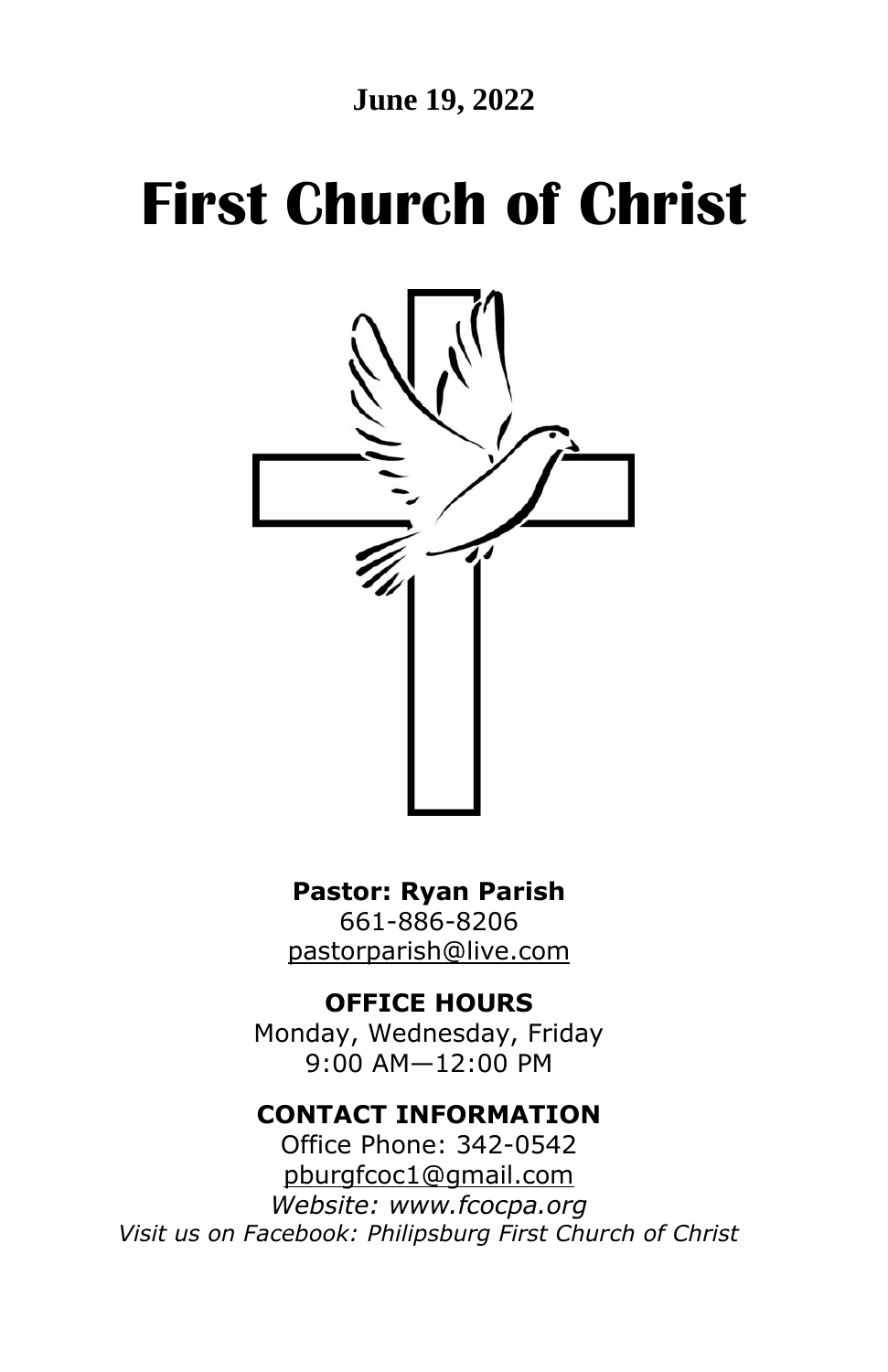## **SERVICES**

 **Regular Sunday Services** Worship 9:30 AM Sunday School 11:15 AM

# **ORDER OF WORSHIP**

Welcome and Prayer

Opening Reading: Psalm 119:81-88

Announcements

Song: Change My Heart Oh God

Song: Have Thine Own Way Lord

Special: Goodness of God Tim Cowfer

Time of Prayer

Message: "How to Be Filled With the Spirit"

Communion

Benediction

\*\*\*\*\*\*\*\*\*\*\*\*\*\*\*\*\*\*\*\*\*\*\*\*\*\*\*\*\*\*\*\*\*\*\*\*\*\*\*\*\*\*\*\*\*\*\*\*\*\*\*\*\*\*\*\*\*\*\*\*\*\*\*\*\*\*\*\*\*\*\*\*\*\*\*\*\*\*\*\*\*

Our Sunday Morning Worship service will be live streamed on the church YouTube channel **("First Church of Christ Philipsburg")** and linked on our Facebook page **("Philipsburg First Church of Christ**").

If you are unable to attend our service in person or view online and would like a DVD copy, please contact the church office at 342-0542 or call Pastor Ryan at 661-886-8206.

Please visit our church website at <https://www.fcocpa.org/> to link to our most recent services, resources and Bible studies and our radio ministry, Dear Disciple, which airs on WPHB, 1260 AM, Sundays at 11 a.m.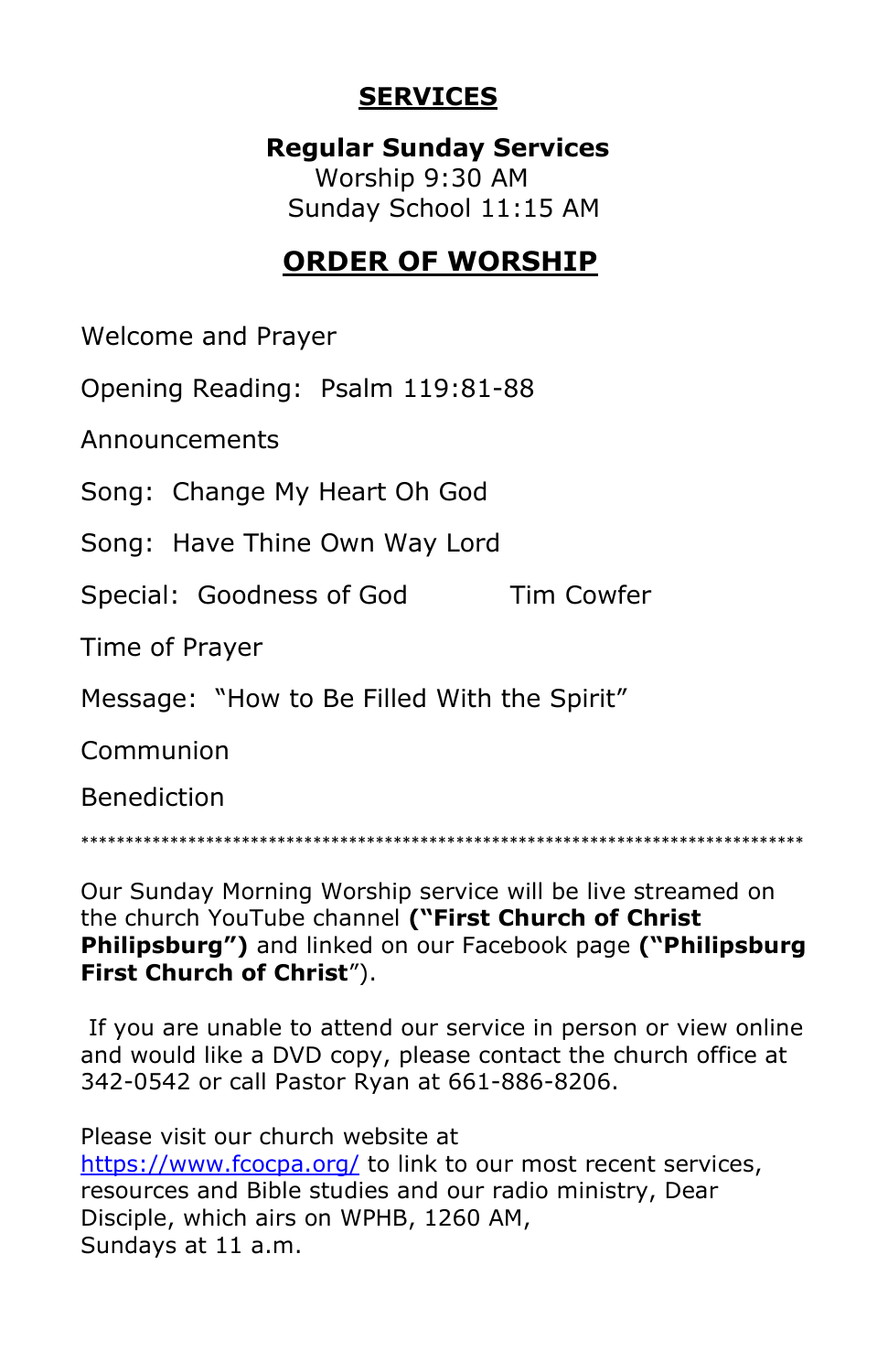## **Today**

 Meeting following Sunday School for all who are willing to help with Vacation Bible School and to work on a parade float for the Osceola 4<sup>th</sup> of July Parade and the Philipsburg Heritage Day Parade on July 16.

#### **This Week**

 Sunday, June 19: Father's Day; Beginners Week at Sylvan Hills Christian Camp.

 Tuesday, June 21: Senior Luncheon at noon for those 55 and over. Please sign the sheet on the hall bulletin board if you plan on attending.

 Tuesday, June 21: We Are Church at the Osceola Hotel at 6 p.m.

 Wednesday, June 22: Kingdom Training at 6 p.m. Thursday, June 23: Father's Day Roast Beef Dinner at 6 p.m. sponsored by the E.S.M.S. Saturday, June 25: New Foundations at 9 a.m.

## **VBS Dates…**

 Vacation Bible School will be held August 8 – 12. 6-8 each evening. Your help will be needed. Please stay for the meeting after Sunday School or contact Armenta Myers.

 Save the date now for the annual **Church Picnic**! Saturday, August 13 at noon.

#### **Faith Night at the Altoona Curve**

 Join us for a night of baseball and fellowship at the Altoona Curve, Sunday, August 21. Pregame concert starts at 5 p.m.; Game time at 6 p.m. Tickets are \$11 each. Payable by cash or check (First Church of Christ). Please sign the sheet posted on the hall bulletin board.

 **June Sign Ministry:** Don Cassler.  **June Coffee & Donut Clean Up:** Sis Dixon.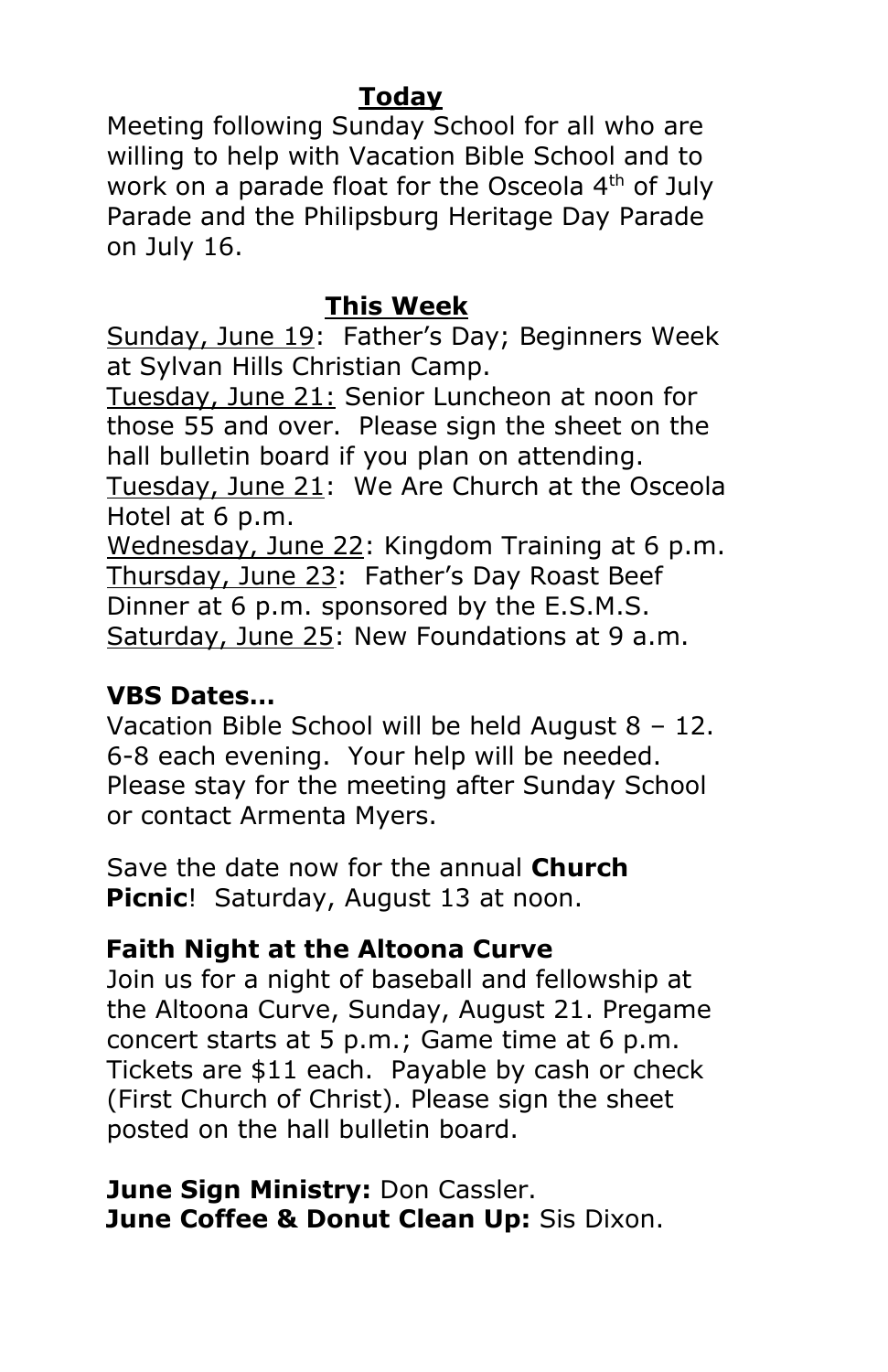# **IMMEDIATE PRAYER CONCERNS**

Up-dated weekly: Names will be removed after four (4) weeks if not updated. We ask that you please keep us informed of the status of your prayer concern. Please have the person's consent to have their name posted in the bulletin.

**Ongoing:** National & international leaders, those serving in the military, police officers, fire fighters, first responders, missionaries, Ukraine, Cole Navasky, Emily Fritz, Gary Fowler, Bill Fowler, Bill Coble, Keith Govan, Mona Longley, Regina Jackson, Tammy Schnarrs, Joe Guthridge, Jamison McBride, Gracie Conklin.

**Recent**: Susan Kelly, Bobby Myers, Arnie Joe Thompson, Jill Dilts, Wanda Kephart, Ron Butterworth, Kelly Best, Robert Fleck.

We have phone and online prayer circles. If you would like to submit a prayer request, please contact Liz (Sis) Dixon at 814-287-9310 or Barb Woods at 814-883- 0055. To have a request sent through *One Call Now* contact Pastor Ryan. Thank you.

## **Prayers & Squares Quilt Ministry**

Please stop at the foyer table and tie a knot in the quilt and sign the card for baby girl Haven who will be making her entry soon. If you would like to request a quilt for someone who is suffering from illness, facing major surgery or bereavement, contact Barb Woods. Please be sure to ask them first if they would accept a quilt.

> *"He will turn the hearts of the fathers to their children, and the hearts of the children to their fathers." Malalchi 4:6*

> > *Happy Father's Day!*